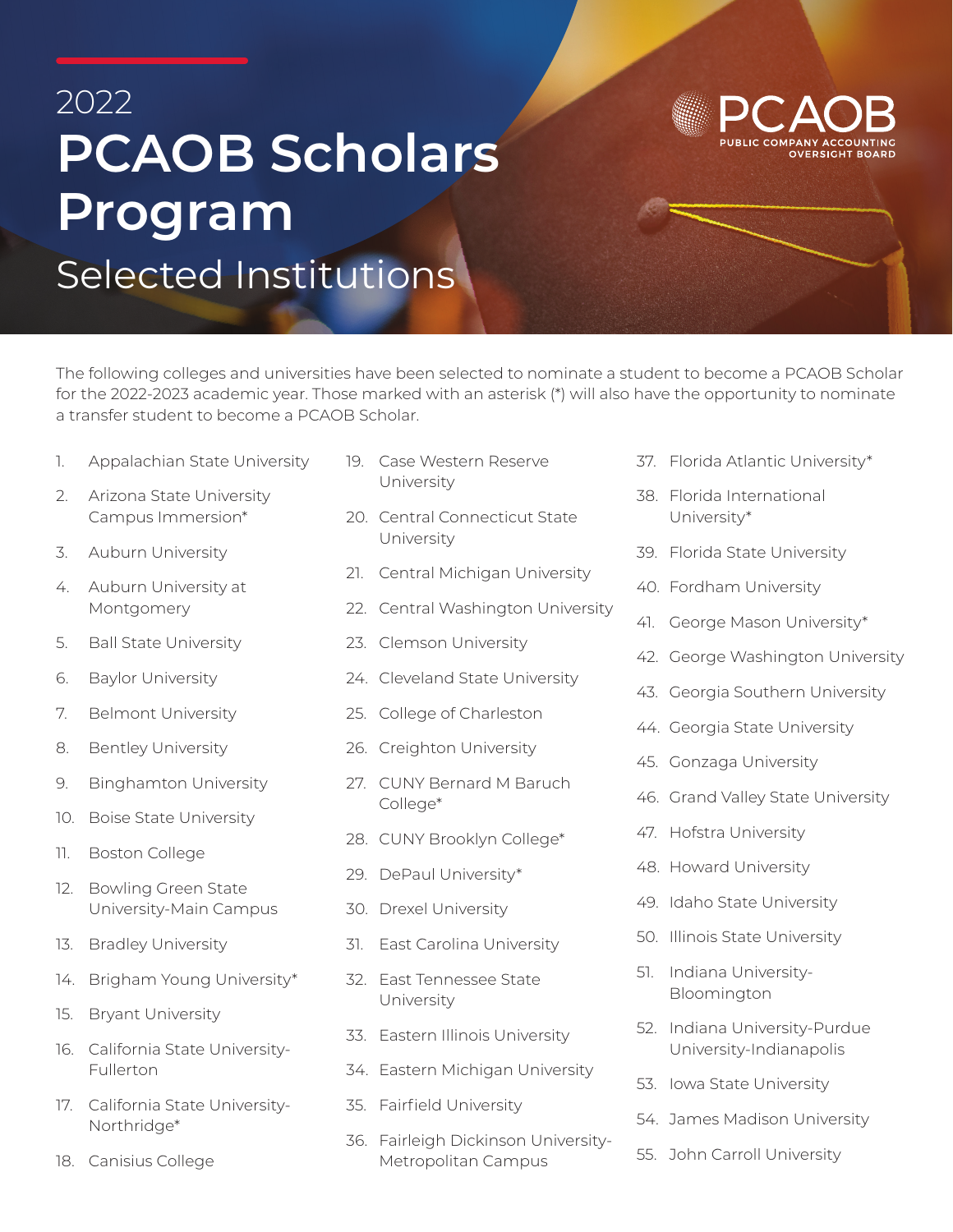- 56. Kansas State University
- 57. Kennesaw State University\*
- 58. Kent State University at Kent
- 59. Lehigh University
- 60. Louisiana State University and Agricultural & Mechanical College
- 61. Louisiana Tech University
- 62. Loyola University Chicago
- 63. Loyola University Maryland
- 64. Marquette University
- 65. Marshall University
- 66. Metropolitan State University of Denver
- 67. Miami University-Oxford
- 68. Michigan State University\*
- 69. Middle Tennessee State University
- 70. Mississippi State University
- 71. Missouri State University-Springfield
- 72. Montclair State University
- 73. Morgan State University
- 74. New Mexico State University-Main Campus
- 75. Nicholls State University
- 76. North Carolina A & T State University
- 77. North Carolina State University at Raleigh
- 78. Northeastern Illinois University
- 79. Northeastern University
- 80. Northern Illinois University
- 81. Oakland University
- 82. Ohio State University-Main Campus\*
- 83. Ohio University-Main Campus
- 84. Oklahoma State University-Main Campus
- 85. Old Dominion University
- 86. Oregon State University
- 87. Pace University
- 88. Portland State University
- 89. Purdue University-Main Campus
- 90. Quinnipiac University
- 91. Rider University
- 92. Rowan University
- 93. Rutgers University-New Brunswick
- 94. Rutgers University-Newark
- 95. Saint Joseph's University
- 96. Saint Louis University
- 97. Salisbury University
- 98. Sam Houston State University
- 99. San Diego State University
- 100. Santa Clara University
- 101. Seton Hall University
- 102. Siena College
- 103. Southeastern Louisiana University
- 104. Southern Illinois University-Carbondale
- 105. Southern Illinois University-Edwardsville
- 106. Southern Methodist University
- 107. Southern Utah University

108. St. John's University-New York

- 109. Stephen F Austin State University
- 110. Stetson University
- 111. Suffolk University
- 112. SUNY at Albany
- 113. Syracuse University
- 114. Temple University\*
- 115. Tennessee Technological University
- 116. Texas A & M University-College Station\*
- 117. Texas A & M University-Commerce
- 118. Texas A & M University-Corpus Christi
- 119. Texas Christian University
- 120. Texas State University
- 121. Texas Tech University\*
- 122. The Pennsylvania State University
- 123. The University of Alabama\*
- 124. The University of Montana
- 125. The University of Tampa
- 126. The University of Tennessee-Chattanooga
- 127. The University of Tennessee-Knoxville
- 128. The University of Texas at Arlington
- 129. The University of Texas at Austin\*
- 130. The University of Texas at Dallas\*
- 131. The University of Texas at El Paso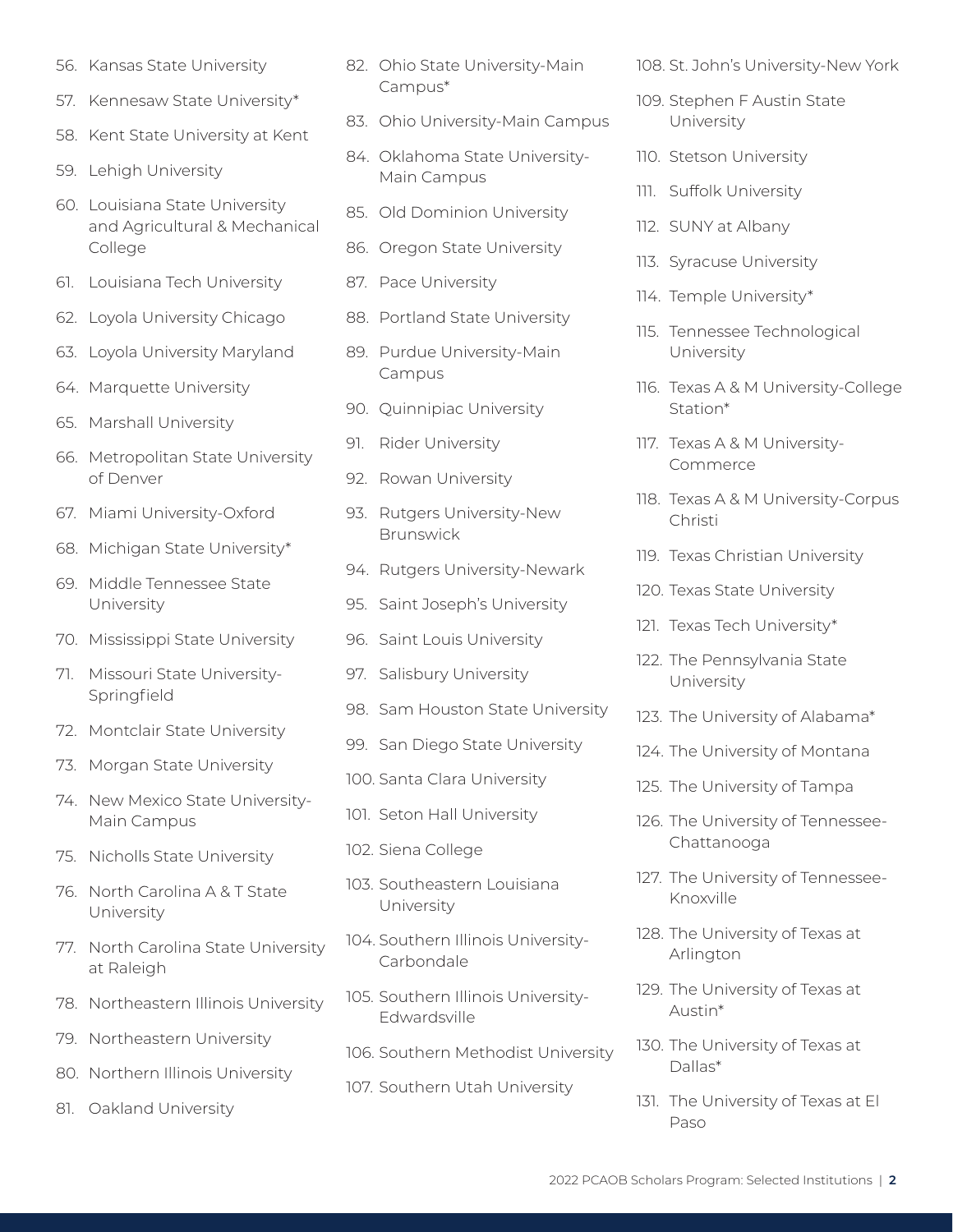- 132. The University of Texas at San Antonio
- 133. The University of Texas Rio Grande Valley
- 134. Towson University
- 135. Troy University
- 136. Truman State University
- 137. Tulane University of Louisiana
- 138. Universidad Ana G. Mendez-Gurabo Campus
- 139. University at Buffalo
- 140. University of Akron Main Campus
- 141. University of Alabama at Birmingham
- 142. University of Alaska Fairbanks
- 143. University of Arizona
- 144. University of Arkansas
- 145. University of Central Florida\*
- 146. University of Central Missouri
- 147. University of Cincinnati-Main Campus
- 148. University of Colorado Denver/ Anschutz Medical Campus
- 149. University of Connecticut
- 150. University of Dayton
- 151. University of Delaware
- 152. University of Denver
- 153. University of Florida
- 154. University of Georgia
- 155. University of Guam
- 156. University of Hawaii at Manoa
- 157. University of Houston\*
- 158. University of Houston-Clear Lake
- 159. University of Houston-Downtown\*
- 160. University of Idaho
- 161. University of Illinois Chicago
- 162. University of Illinois Urbana-Champaign\*
- 163. University of Iowa
- 164. University of Kansas
- 165. University of Kentucky
- 166. University of Louisiana at Lafayette
- 167. University of Louisiana at Monroe
- 168. University of Louisville
- 169. University of Maryland-College Park\*
- 170. University of Massachusetts-Amherst
- 171. University of Massachusetts-Dartmouth
- 172. University of Memphis
- 173. University of Miami
- 174. University of Minnesota-Twin Cities
- 175. University of Mississippi\*
- 176. University of Missouri-Columbia
- 177. University of Missouri-St Louis
- 178. University of Nebraska at Omaha
- 179. University of Nebraska-Lincoln
- 180. University of Nevada-Las Vegas
- 181. University of Nevada-Reno
- 182. University of New Hampshire-Main Campus
- 183. University of New Mexico-Main Campus
- 184. University of New Orleans
- 185. University of North Carolina at Chapel Hill
- 186. University of North Carolina at Charlotte
- 187. University of North Carolina at Greensboro
- 188. University of North Dakota
- 189. University of North Florida
- 190. University of North Texas
- 191. University of Northern Colorado
- 192. University of Notre Dame
- 193. University of Oklahoma-Norman Campus
- 194. University of Oregon
- 195. University of Pittsburgh-Pittsburgh Campus
- 196. University of Puerto Rico-Rio Piedras
- 197. University of Rhode Island
- 198. University of Richmond
- 199. University of San Diego
- 200.University of Scranton
- 201. University of South Alabama
- 202.University of South Carolina-Columbia
- 203.University of South Dakota
- 204.University of South Florida\*
- 205.University of Southern California